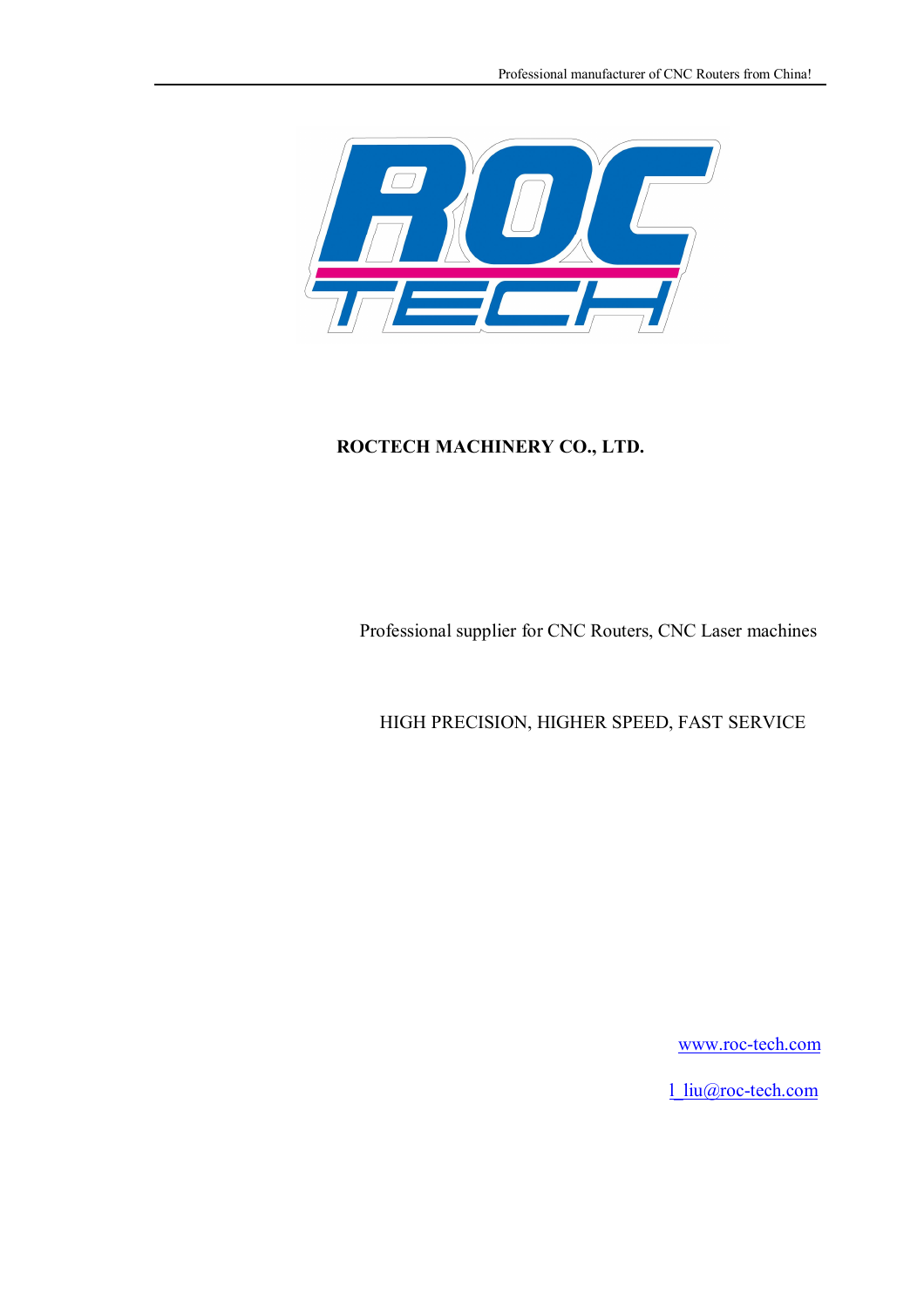

**Dec, 24, 2012**

**From: Roctech Machinery Co., Ltd To: Mr. Percy Pariente** 

**For CNC Machining RC0404 the brand and the photos are as follows:**

1. The domestic water cooling spindle



2. Taiwan TBI ball screw:

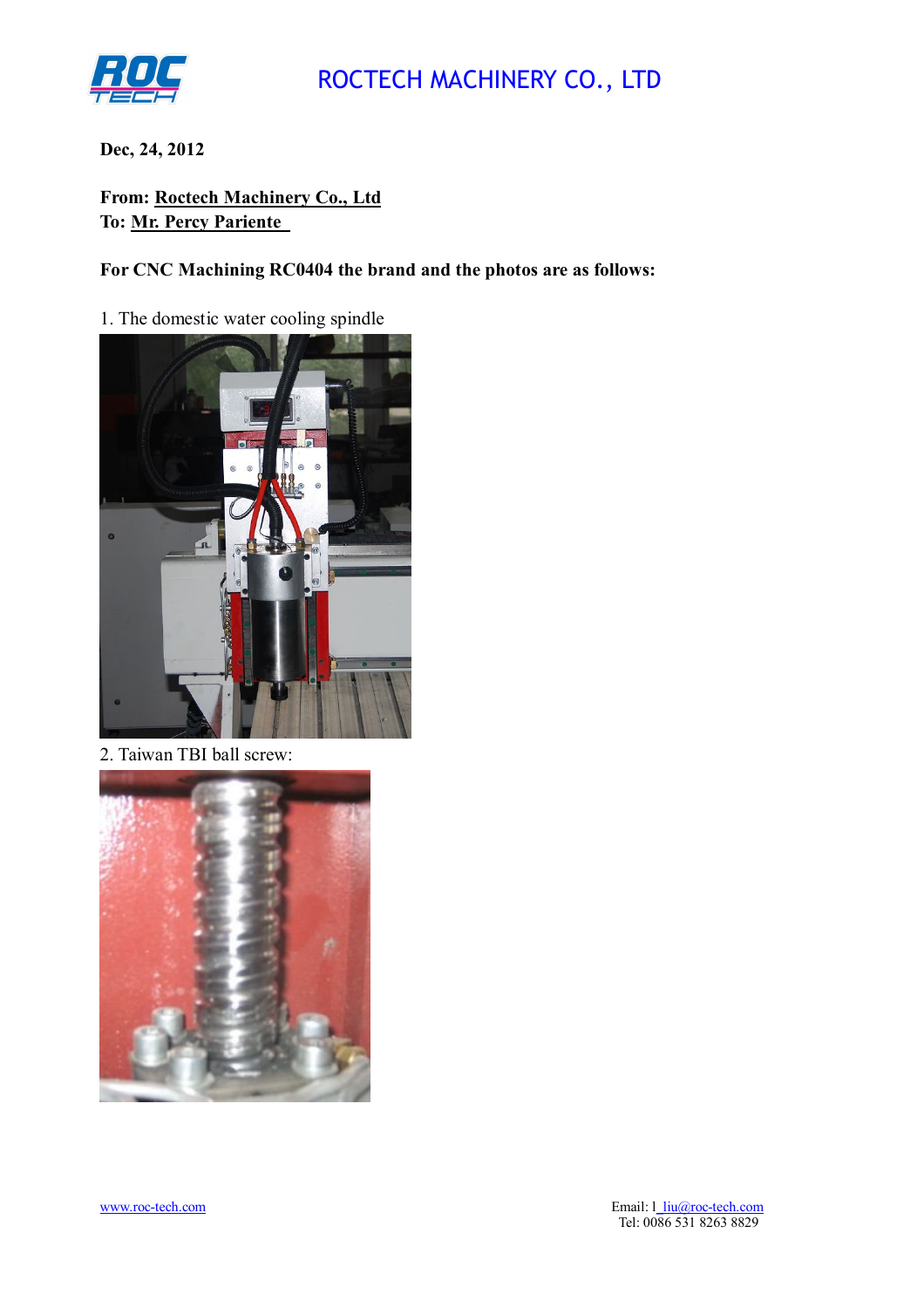

3. Big stepper motors.



4. DSP control system with high-quality from Beijing, China.



5.the picture of RC0404

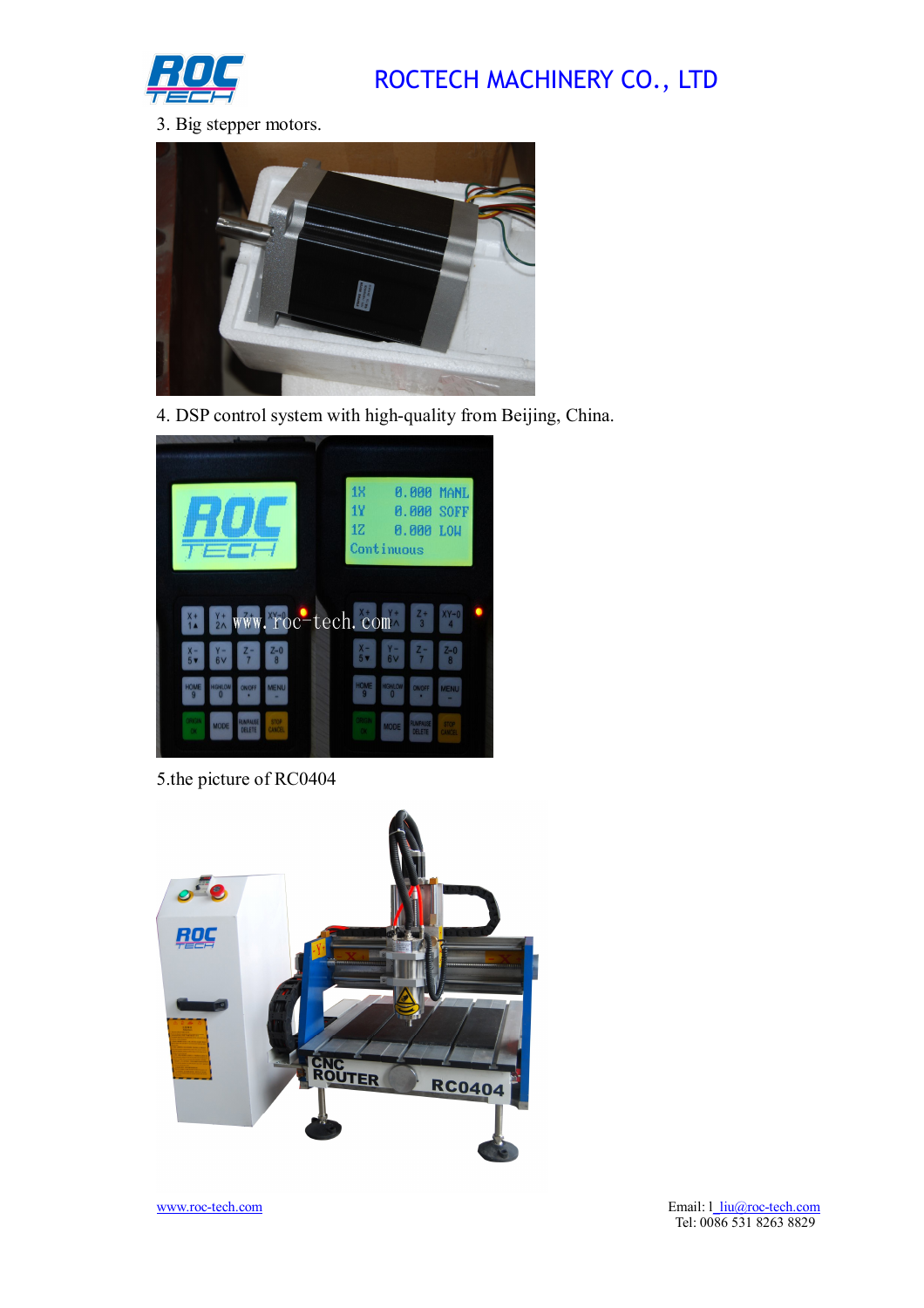

## **Performance parameter**

| <b>Number</b>  | <b>Description</b>                          | Parameter                                                              |
|----------------|---------------------------------------------|------------------------------------------------------------------------|
| $\mathbf{1}$   | X, Y, Z Working Area                        | 400x400x90mm                                                           |
| $\overline{2}$ | <b>Table Size</b>                           | 450x640 mm                                                             |
| 3              | <b>Table Surface</b>                        | T-slot Table                                                           |
| 4              | Frame                                       | Cast Iron                                                              |
| 5              | X, Z Structure                              | Round Rails and TBI<br>Ball<br><b>Screw</b>                            |
| 6              | Y Structure                                 | Screw, Hiwin<br>Rail<br>Ball<br><b>Linear Bearings</b>                 |
| 7              | Max. Power Consumption<br>(Without spindle) | 0.8 KW                                                                 |
| 8              | Max. Rapid Travel Rate                      | 8000mm/min                                                             |
| 9              | Max. Working Speed                          | $5000$ mm/min                                                          |
| 10             | Spindle Power                               | 1.5kw Water Cooling Spindle                                            |
| 11             | Spindle Speed                               | 0-24000RPM                                                             |
| 12             | <b>Drive Motors</b>                         | <b>Stepper System</b>                                                  |
| 13             | <b>Working Voltage</b>                      | AC220V/50/60Hz,1 Phs                                                   |
| 14             | <b>Command Language</b>                     | G Code                                                                 |
| 15             | <b>Operating System</b>                     | <b>DSP</b><br>System<br>(options:<br>Nestudio/Mach3<br>PC<br>Software) |
| 16             | Software Compatibility                      | Type3/UcancameV9 Software<br>(Option: Artcam Software)                 |
| 17             | Running<br>Environment Temperature          | $0 - 45$ Centigrade                                                    |
| 18             | <b>Relative Humidity</b>                    | $30\% - 75\%$                                                          |
| 19             | Computer Interface                          | <b>USB</b>                                                             |
| 20             | Flash Memory                                | 128M(U Disk)                                                           |
| 21             | X, Y, Z Traveling Positioning<br>Accuracy   | $\pm 0.01/300$ mm                                                      |
| 22             | X, Y, Z Repositioning Accuracy              | $\pm 0.01$ mm                                                          |
| 23             | X, Y Resolution                             | $< 0.01$ mm                                                            |
| 24             | Collet                                      | <b>ER16</b>                                                            |
| 25             | Packing Size                                | 900X900X900mm                                                          |
| 26             | N.W.                                        | 100kg                                                                  |
| 27             | G.W.                                        | 150KG                                                                  |